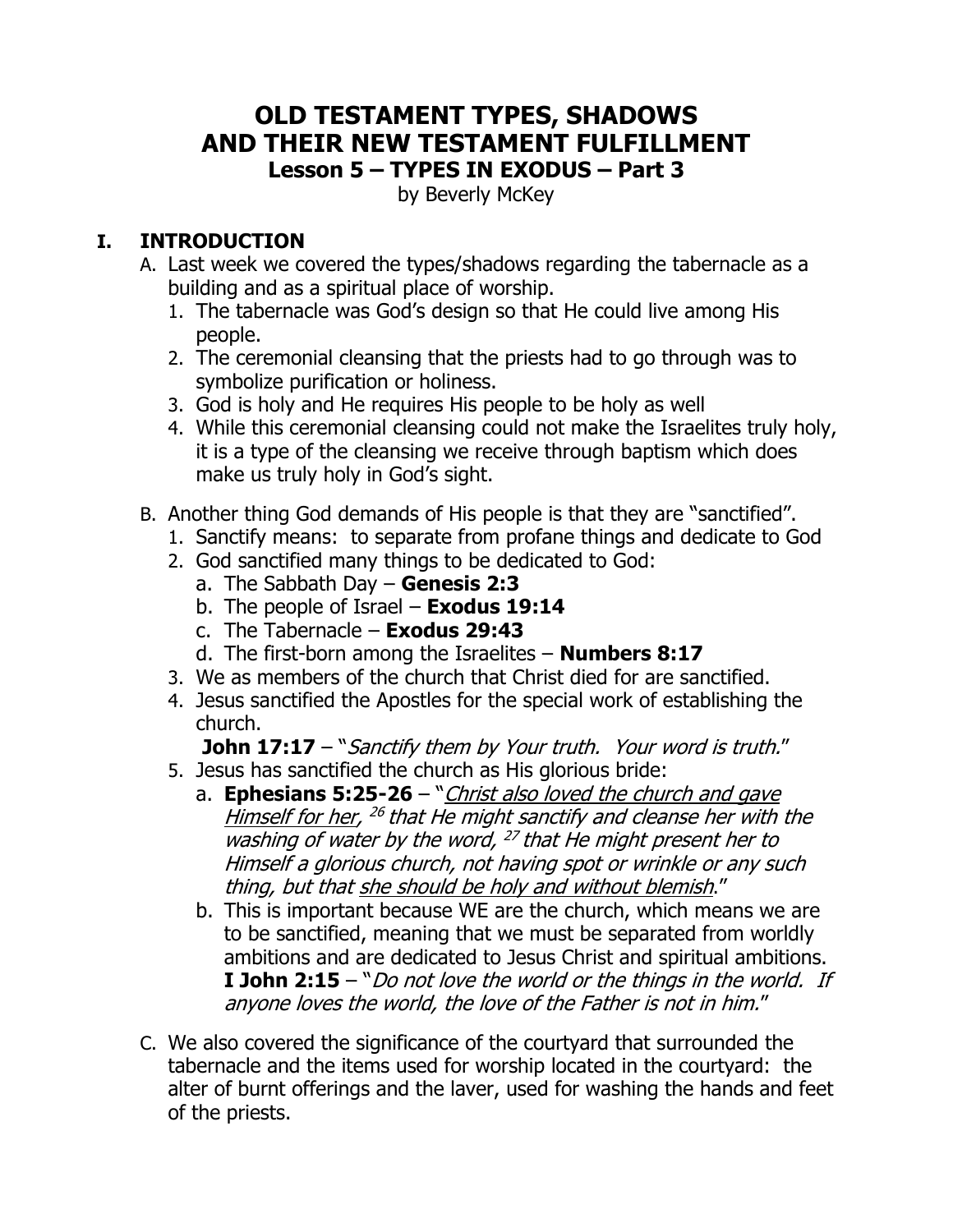- 1. Their sacrifices had to be offered over and over because they could only provide a temporary solution to sin.
- 2. These sacrifices were a type/shadow of the final sacrifice of Jesus Christ on the cross.
- 3. Remember, the types and shadows were imperfect likenesses of something better to come.
- 4. While their sacrifices had a temporary effect, the sacrifice of the body of Jesus Christ as an atonement for sin was once for all time, both backward toward the Israelites and forward for the Christian.

# **II. THE BUILDING MATERIALS OF THE TABERNACLE**

- A. The dimensions of the tabernacle were:
	- 1. Thirty cubits (45 feet) long
	- 2. Ten cubits (15 feet) wide
	- 3. Its height was the same as its width.
- B. The Tabernacle was made of two rooms.
	- 1. The first was a larger room into which only priests (Levites) might enter for their service was called the Holy Place.
		- a. Twenty cubits (30 feet) long by ten cubits (15 feet) wide
		- b. It was framed with boards of shittim (acacia) wood, ½ cubit (27 inches) wide by 10 cubits (15 feet) high)
		- c. The boards were overlaid with gold.
	- 2. It is not unreasonable to believe that the individual parts (boards) that constructed the tabernacle are types/shadows of the individuals (church members) that make up the New Testament church.
		- a. **Hebrews 3:6** "*but Christ as a Son over His own house, whose* house we are if we hold fast the confidence and the rejoicing of the hope firm to the end."
		- b. **Colossians 1:18**  "And He (Jesus) is the head of the body, the church…"
		- c. **Ephesians 1:22-23** "<sup>22</sup> And He (God) put all things under His (Christ's) feet, and gave Him to be head over all things to the church, <sup>23</sup>which is His body…"
		- d. **Ephesians 2:19-22** "<sup>19</sup> Now, therefore, you are no longer strangers and foreigners, but fellow citizens with the saints and members of the household of God, <sup>20</sup> having been built on the foundation of the apostles and prophets, Jesus Christ Himself being the chief cornerstone,  $^{21}$  in whom the whole building, being fitted together, grows into a holy temple in the Lord, <sup>22</sup> in whom you also are being built together for a dwelling place of God in the Spirit."
		- e. I **Corinthians 12:12-14** "<sup>12</sup> For as the body is one and has many members, but all the members of that one body, being many, are one body, so also is Christ. <sup>13</sup> For by one Spirit we were all baptized into one body—whether Jews or Greeks, whether slaves or free—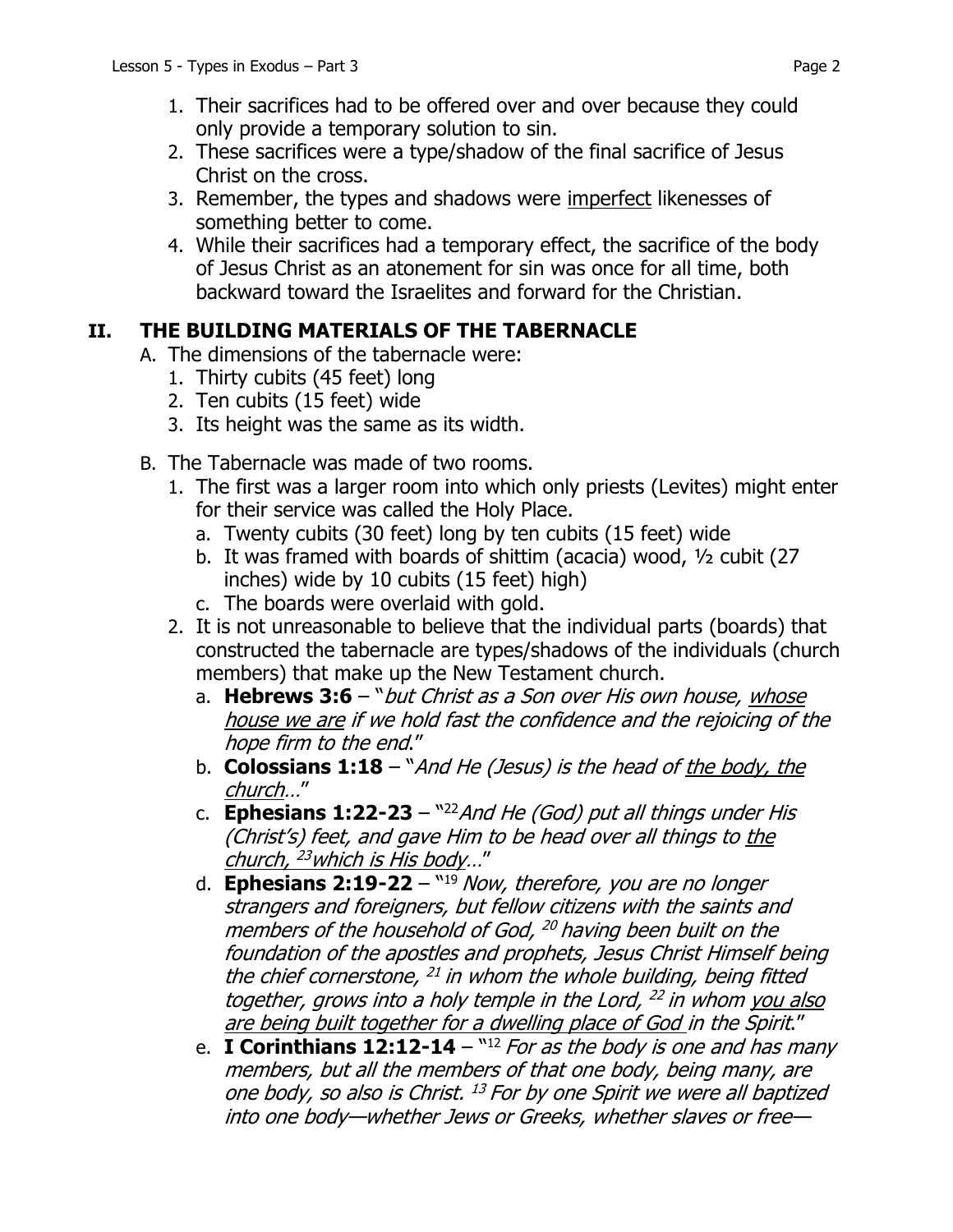and have all been made to drink into one Spirit. <sup>14</sup> For in fact the body is not one member but many."

- f. **I Corinthians 12:18**  "But now God has set the members, each one of them, in the body just as He pleased."
- g. **I Corinthians 12:27**  "Now you are the body of Christ, and members individually."
- h. **I Peter 2:5**  "…you also, as living stones, are being built up a spiritual house, a holy priesthood, to offer up spiritual sacrifices acceptable to God through Jesus Christ."
- i. Therefore, the individual boards in the tabernacle are a type/shadow of the individual Christians, and the tabernacle itself is a type/shadow of God's house today, "whose house we are." (**Hebrews 3:6**)

## **III. Furnishings in the first room, the Holy Place.**

- A. The golden candlestick (lampstand) was located on the left side of the Holy Place.
	- 1. **Exodus 25:31** "You shall also make a lampstand of pure gold; the lampstand shall be of hammered work. Its shaft, its branches, its bowls, its ornamental knobs, and flowers shall be of one piece."
		- a. It was made from a talent of gold.
		- b. The weight of a talent is 120 pounds.
		- c. In 2018, the value of 120 pounds of gold is 2.3 million dollars.
	- 2. The branches were not stuck on, or soldered on, or glued on.
		- a. Rather they were one and the same piece with the central shaft or stem.
		- b. The purpose of the lampstand was to give light to the table of showbread and to the priests as they performed their duties inside the Holy Place.
		- c. It was to be kept burning 24 hours a day. **Exodus 27:20**
	- 3. As the altar and the laver were types of Christ, so was the candlestick (lampstand).
		- a. The central shaft or stem represents Christ, and the branches represent believers.
			- 1) **John 8:12**  "Then Jesus spoke to them again, saying, '*I am the light of the world. He who follows Me shall not walk in darkness, but have the light of life.*'"
			- 2) The sinner is said to be in darkness, but Christians are called "children of light."
				- a) **Ephesians 5:8**  "For you were once darkness, but now you are light in the Lord. Walk as children of light."
				- b) **1 Peter 2:9** "*But you are a chosen generation, a royal* priesthood, a holy nation, His own special people, that you may proclaim the praises of Him who called you out of darkness into His marvelous light."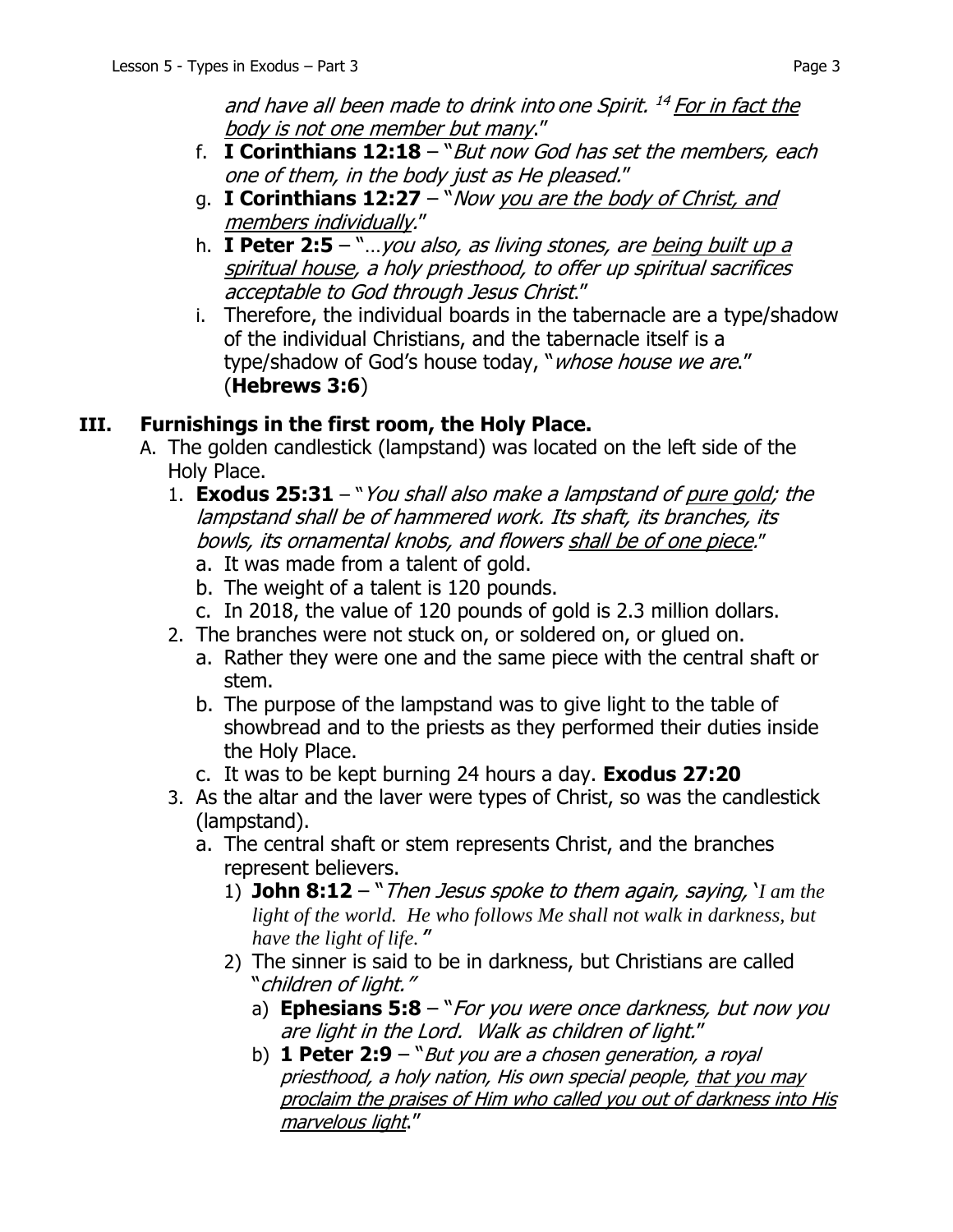- B. The Table of Showbread is a type/shadow of the spiritual food Christians require to nourish their souls.
	- 1. The table was placed on the north side of the Holy Place, opposite the lampstand.
		- a. It was also made of acacia wood, like the boards of the tabernacle.
		- b. It was overlaid with pure gold.
		- c. The table was two cubits (3 feet) long, one cubit (18 inches) wide and one and one-half cubits (two feet) high
		- d. The top was encompassed by a crown and border of gold.
		- e. It had two rings on each of two sides of the table, through which two poles could be inserted so the Levites could carry it when they moved.
	- 2. Twelve loaves of bread were placed on this table every Sabbath.
		- a. The bread represented the twelve tribes of God's chosen people, and in turn each person in those tribes who were God's children.
		- b. The bread that was removed each week was eaten by the priests while the incense was being burned on the Altar of Incense.
	- 3. This showbread is a type/shadow of Jesus Christ as the "bread of life".
		- a. **John 6:48** -- Jesus said, "I am the bread of life."
		- b. **John 6:51**  "I am the living bread which came down from heaven. If anyone eats of this bread, he will live forever; and the bread that I shall give is My flesh, which I shall give for the life of the world."
		- c. Only the priests could eat the showbread, as mediators between God and the people of Israel.
		- d. In the New Covenant, all Christians are priests, giving us the right to eat this "bread of life" for ourselves.
			- 1) **Revelation 1:5b-6**  "To Him who loved us and washed us from our sins in His own blood, and has made us kings and priests to His God and Father, to Him be glory and dominion forever and ever. Amen"
			- 2) Only the priests from the tribe of Levi could eat the showbread and likewise, only Christians can eat the "bread of life" that Jesus offers to His disciples.
			- 3) Lost souls are not permitted this privilege until/unless they also become a part of the "priesthood" of Christians.
- C. The Golden Altar of Incense
	- 1. The altar of incense was situated just in front of the veil (curtain) separating the Holy Place from the Holy of Holies and separating the people (even the Levite priests) from the presence of God
	- 2. The Ark of the Covenant, the mercy seat and God's presence were on the other side of the veil.
	- 3. This altar was not as large as the Altar of Burnt Offerings, but it was more precious.
		- a. As were other parts of the Tabernacle, it was made of acacia wood overlaid with solid gold.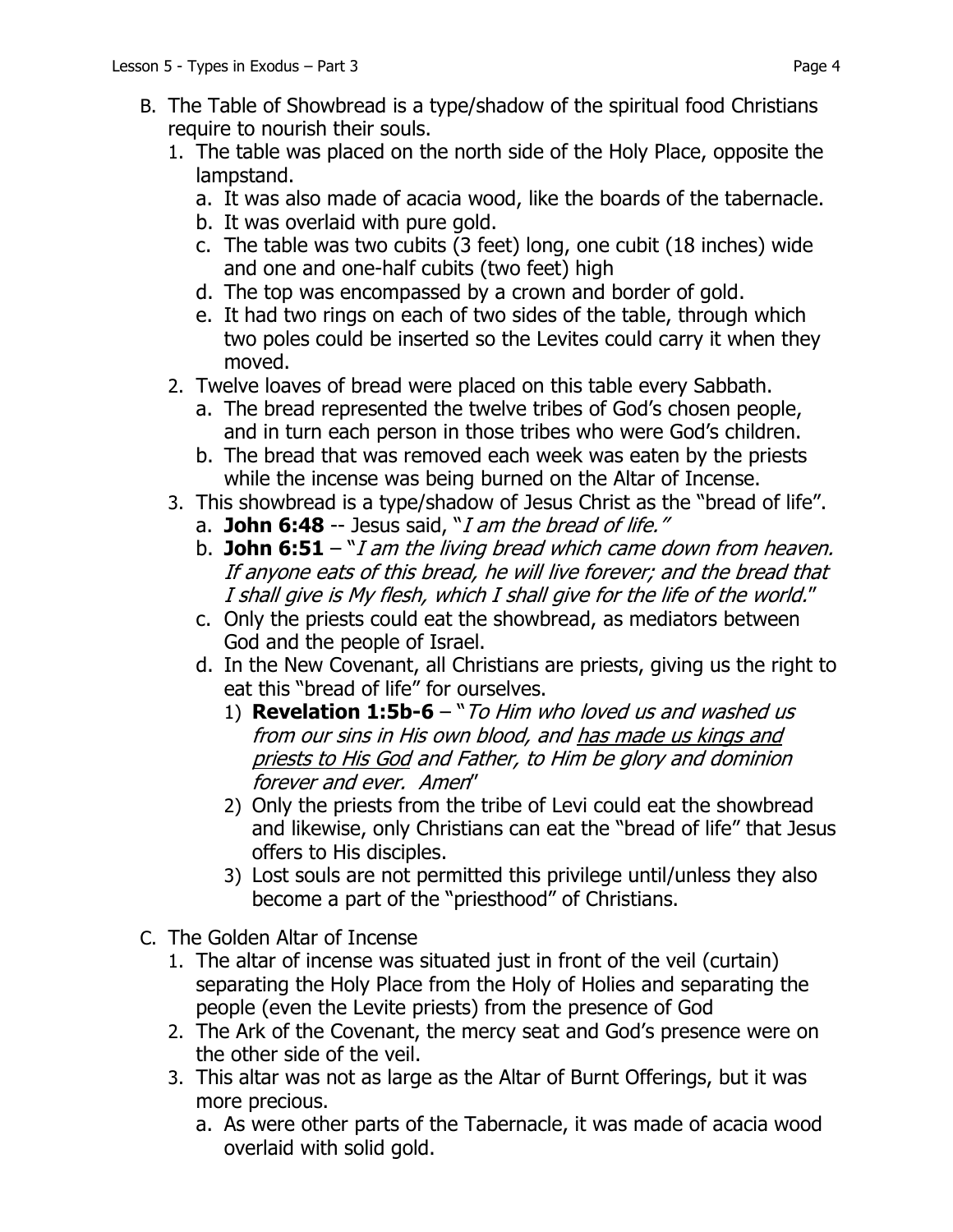- c. Like the other altar, it had horns fashioned on the four corners of it.
- d. Around the top edges was a crown.
- e. On two sides, gold rings were attached through which poles could be inserted to allow the Levites to carry it when they moved.
- 4. Its chief function was to burn a specially made fragrant incense which was pleasing to God. **Exodus 30:35 & 38**
	- a. Every morning and evening when the priest trimmed the lamps and relit the lampstand, he also burned incense as an act of worship to God. **Exodus 30:7-8**
		- 1) The only fire to be used for burning incense were to be coals taken from the Altar of Burnt Offerings.
		- 2) **Leviticus 6:13**  "A fire shall always be burning on the altar; it shall never go out."
		- 3) **Leviticus 16:12**  "Then he shall take a censer full of burning coals of fire from the altar before the LORD, with his hands full of sweet incense beaten fine, and bring it inside the veil."
		- 4) **Leviticus 10** details the importance of using only fire from the Altar of Burnt Offerings for burning the incense.
			- a) Aaron's sons, Nadab and Abihu used "profane" fire (fire not taken from the altar of burnt offerings) in their censers, which were also used to burn incense.
			- b) These two men were struck dead by God for their disobedience.
	- b. Once each year on the Day of Atonement, the High Priest would place blood on the horns of the Altar of Incense as an atoning sacrifice before entering the Holy of Holies. **Ex. 30:10**
		- 1) The Altar of Incense was positioned between the entrance to the tabernacle and the Holy of Holies (the abode of God).
		- 2) It's position indicating that a sacrifice of blood was necessary before going into the presence of God.
		- 3) It was the only means by which the sinful person could approach God.
	- c. The Hebrew writer tells us that this is also the only way Christians may come into the presence of God.

**Hebrews 10:19** – "<sup>19</sup> Therefore, brethren, <u>having boldness to enter</u> the Holiest by the blood of Jesus, 20

- 1) It is clear from this that the blood of Jesus Christ gives entrance through the veil, into the presence of God for Christians.
- 2) It is also clear that those who do not accept the gospel message will never be able to go beyond the veil into the presence of God.
- d. This altar of incense is also a type/shadow of the prayers of Christians rising up to God.
	- 1) David said: Psalm 141:2 "*Let my prayer be set before You as* incense, the lifting up of my hands as the evening sacrifice."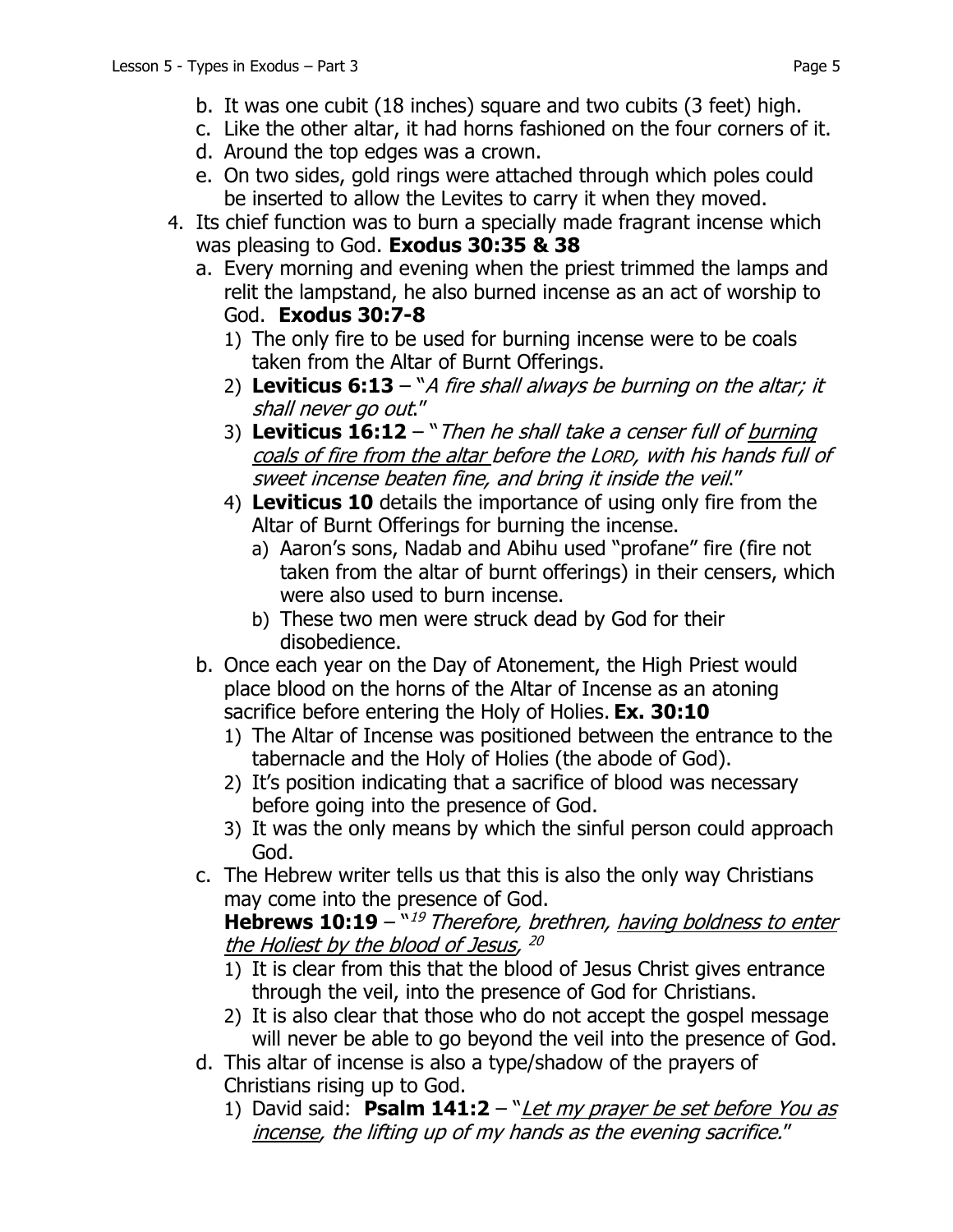- 2) John saw this vision: **Revelation 5:8**  "Now when He had taken the scroll, the four living creatures and the twenty-four elders fell down before the Lamb, each having a harp, and golden bowls full of incense, which are the prayers of the saints."
- 3) Fragrant incense is a beautiful symbol of the prayers of the saints.
- 4) How pleasant it must be for God to hear the loving devotion and praises of His people communicating with their God.
- 5) We are reminded in **Hebrews 13:15**  "Therefore by Him let us continually offer the sacrifice of praise to God, that is, the fruit of our lips, giving thanks to His name."
- 6) Just as the incense was burned twice each day perpetually, so are we instructed to "Pray without ceasing." **I Thes. 5:17**
- D. The veil of the Tabernacle is a type of Christ's humanity.
	- 1. "You shall make a veil woven of blue, purple, and scarlet thread, and fine woven linen. It shall be woven with an artistic design of cherubim."
	- 2. The colors of the veil represent characteristics of Christ:
		- a. The blue is a symbol of Christ's deity
		- b. The purple, His royalty
		- c. The scarlet, His death
		- d. The white linen, His sinlessness
		- e. The cherubim suggest His heavenly origin
	- 3. The purpose of the veil was to separate the Holy of Holies from the Holy Place.
		- a. The approach into God's presence was limited in those days.
		- b. Christ, by His incarnation and death, has opened a way for us to enter the presence of God.
		- c. Hebrews 10:19-20  $^{\mathrm{w19}}$  Therefore, brethren, having boldness to enter the Holiest by the blood of Jesus,  $^{20}$  by a new and living way which He consecrated for us, through the veil, that is, His flesh."
		- d. Here we are told the veil is a symbol of Christ's flesh or His humanity.
		- e. But His humanity without His death could not have opened the way into God's presence.
		- f. The rending of the veil in the Temple when Christ died symbolizes the opening of the way into the Holy of Holies for us.
		- g. **Matthew 27:50-51** ``<sup>50</sup> And Jesus cried out again with a loud voice and yielded up His spirit. <sup>51</sup> Then, behold, the veil of the temple was torn in two from top to bottom; and the earth quaked, and the rocks were split."
		- h. The veil separating God from His people was destroyed forever by the final sacrifice of His beloved Son as an atonement for us.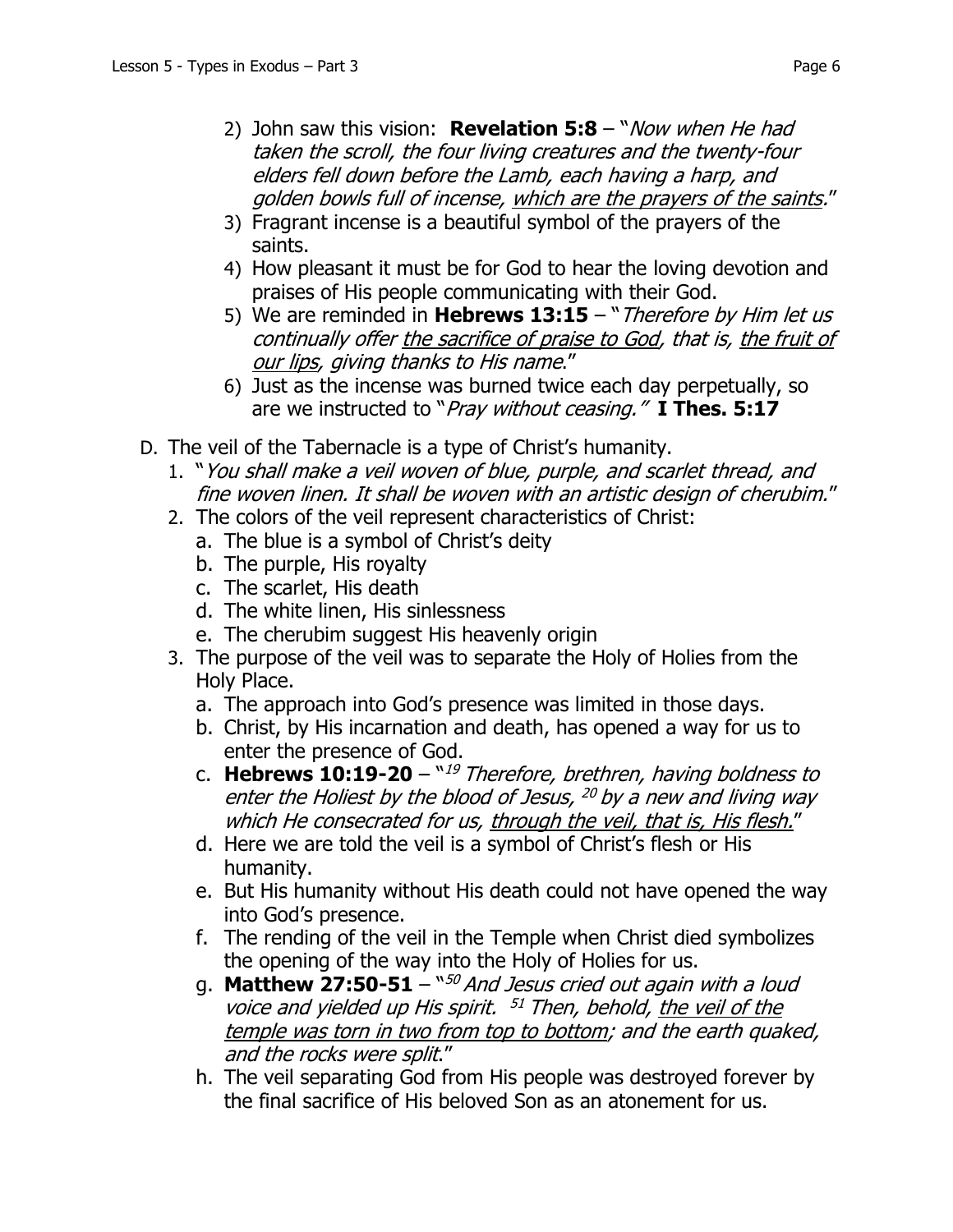### **IV. The Holy of Holies is a type of Heaven.**

- A. The Holy of Holies was a perfect cube, and therefore a type of the New Jerusalem.
	- 1. This room was ten cubits or fifteen feet each way. The Temple of Solomon was twice these dimensions.

**Hebrews 9:24** teaches us this: "<sup>24</sup> For Christ has not entered the holy places made with hands, which are copies of the true, but into heaven itself, now to appear in the presence of God for us."

- 2. And John sees the New Jerusalem (Heaven) as a cube. **Revelation 21:16** – "The city is laid out as a square; its length is as great as its breadth. And he measured the city with the reed: twelve thousand furlongs. Its length, breadth, and height are equal."
- 3. Also, like Heaven, The Holy of Holies was a room where the use of pure gold predominated.

**Revelation 21:18**. "And the building of the wall of it was of jasper: and the city was pure gold, like unto clear glass."

- 4. The Holy of Holies had as its only source of light the Shekinah (glory of God's presence), and is therefore a type of the Heaven. **Revelation 21:23** – "The city had no need of the sun or of the moon to shine in it, for the glory of God illuminated it. The Lamb is its light."
- 5. God's presence and Christ's presence do away with all need for any other system of lighting.
- B. The Ark of the Covenant was the placed in the Tabernacle
	- 1. The mercy seat was a lid crafted of pure gold to fit on top of the Ark of the Covenant. **Exodus 25:21**
		- a. Two cherubim were hammered out of pure gold, one on each end of the mercy seat. The cherubim and the mercy seat were all one piece.
		- b. The wings of the cherubim were outstretched above the mercy seat, facing each other.
	- 2. Only the High Priest could enter the Holy of Holies and then only once a year, on the Day of Atonement. **Leviticus 16:2**
	- 3. The mercy seat was specifically where God's presence was located.
		- a. **Numbers 7:89**  "Now when Moses went into the tabernacle of meeting to speak with Him (God), he heard the voice of One speaking to him from above the mercy seat that was on the ark of the Testimony, from between the two cherubim; thus He spoke to him."
		- b. **I Samuel 4:4**  "So the people sent to Shiloh, that they might bring from there the ark of the covenant of the LORD of hosts, who dwells between the cherubim. And the two sons of Eli, Hophni and Phinehas, were there with the ark of the covenant of God."
		- c. The mercy seat was the place where God met with man and communicated His commandments.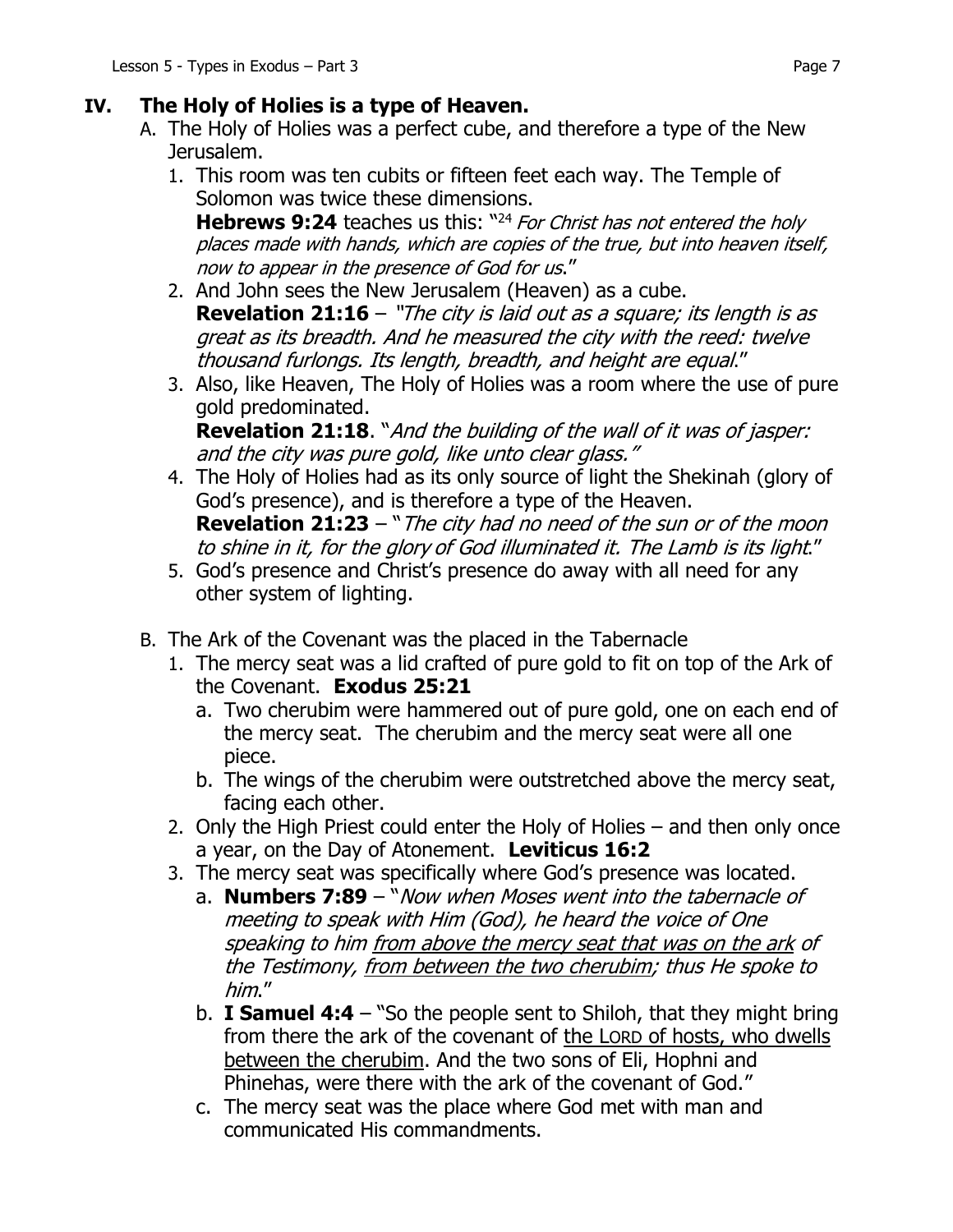**Exodus 25:22** – "And there I will meet with you, and I will speak with you from above the mercy seat, from between the two cherubim which are on the ark of the Testimony, about everything which I will give you in commandment to the children of Israel."

- 4. The mercy seat was the most sacred place in the Tabernacle. It was a type of the throne of God in Heaven because blood was sprinkled upon it as atonement for sin.
- 5. **Leviticus 16:15** "Then shall he kill the goat of the sin offering, that is for the people, and bring his blood within the veil, and do with that blood as he did with the blood of the bullock, and sprinkle it upon the mercy seat, and before the mercy seat."
- 6. Once a year, on the Day of Atonement the high priest sprinkled blood on the mercy seat.
- 7. The meaning of the term mercy seat is "propitiatory," or "a place of propitiation," or "a place of atonement" or "covering over of sins."
	- a. Therefore, it was a place where sin was atoned for or covered over.
	- b. In Old Testament times sin was covered over temporarily, but on the cross Christ was a propitiation for sin once for all time.
	- c. **Romans 3:24-25**  "being justified freely by His grace through the redemption that is in Christ Jesus, <sup>25</sup> whom God set forth as <sup>a</sup> propitiation by His blood, through faith, to demonstrate His righteousness, because in His forbearance God had passed over the sins that were previously committed."
	- d. Atonement through Christ's blood was made known by Christ in Heaven.

**Hebrews 9:24** – "... being justified freely by His grace through the redemption that is in Christ Jesus, <sup>25</sup> whom God set forth as <sup>a</sup> propitiation by His blood, through faith, to demonstrate His righteousness, because in His forbearance God had passed over the sins that were previously committed."

- e. (**Hebrews 9:24**). Thus the mercy seat is a type of God's throne of grace. "Let us therefore come boldly unto the throne of grace, that we may obtain mercy, and find grace to help in time of need."
- 8. The Ark of the Covenant was the box constructed to store the tablets of stone, symbolic of God's law, which sinful man violated
	- a. The covering (mercy seat) exactly covered the entire Ark.
	- b. The mercy seat is a type of Jesus Christ who was able to cover every sin through His blood sacrifice on the cross.
- **V.** The High Priest is a Type of Christ as Our Priest
	- A. There is considerable evidence in the New Testament that Jesus Christ is the antitype of the High Priests of Israel.
		- 1. **Hebrews 3:1**  "Therefore, holy brethren, partakers of the heavenly calling, consider the Apostle and High Priest of our confession, Christ Jesus,"